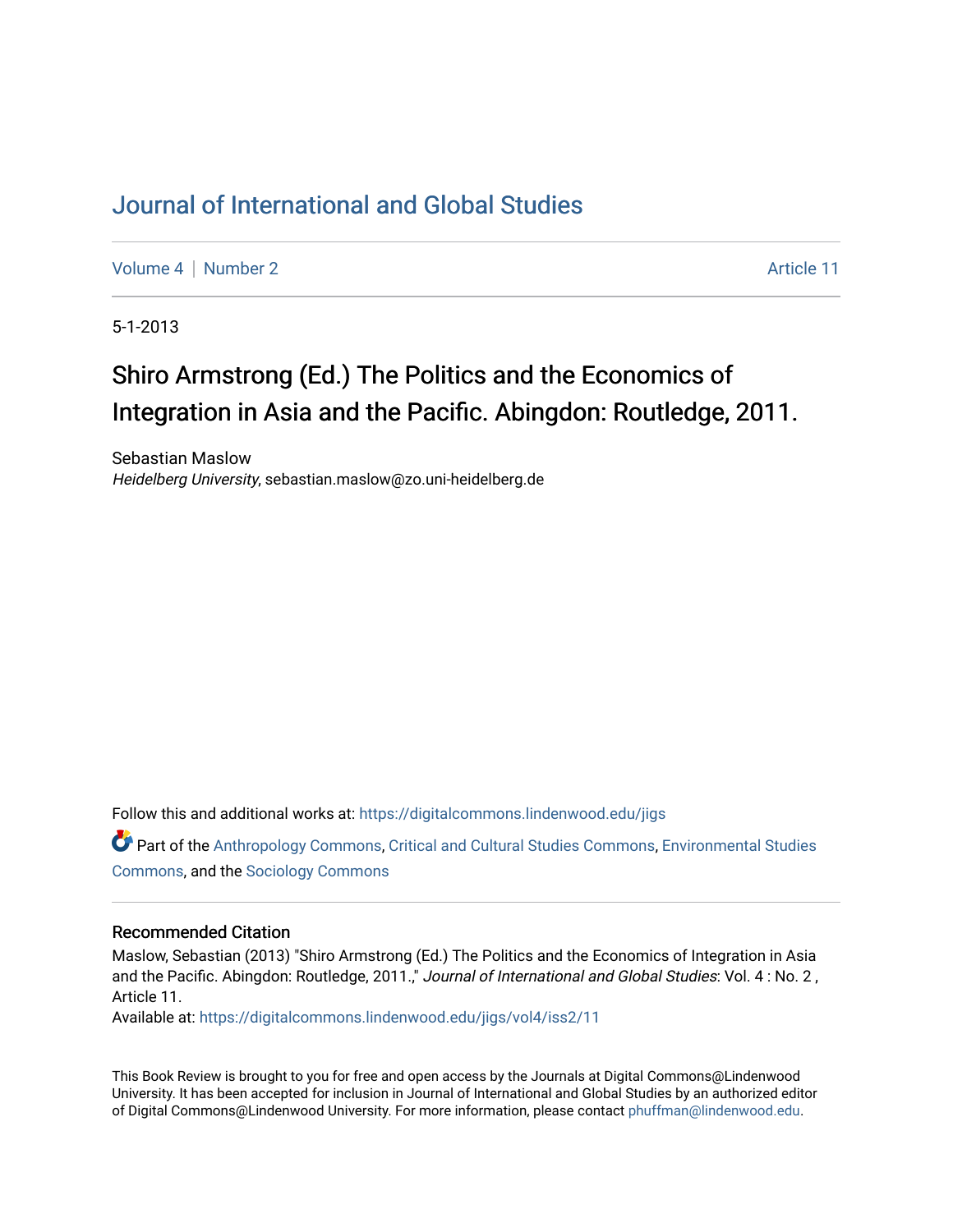## **Shiro Armstrong (Ed.)** *The Politics and the Economics of Integration in Asia and the Pacific.* **Abingdon: Routledge, 2011.**

Regionalism in the Asia-Pacific region is the result of market-led dynamics. Driven by unprecedented dynamics of trade, investment, and the fragmentation of production processes, the region has taken a trajectory greatly different than that of world regions such as South Asia or Europe. The future of Asia-Pacific's economic integration will depend on the trajectory of the political economy of liberalization (*i.e.* the move from state-level "border-barrier liberalization" to economic reforms of trade that include the removal of "behind-the-border barriers" at a regional level). Therefore, the essays by Shiro Armstrong and his collaborators examine the various ways and conditions through which politics shape economic integration in the Asia-Pacific region. The eight chapters included in this volume provide comprehensive empirical data tracing the mechanisms and patterns of economic integration since the 1980s and reflect the changing dynamics that Asia-Pacific regionalism has undergone since that time. As such, the authors offer an informed economic analysis that takes stock of the current dynamics and provides insights for critical policy revisions.

Instantiated by the economic ascendance of post-war Japan, the emergence of the newly industrialized economies (NIEs) such as those of South Korea and Taiwan in the 1970s and 1980s, and the economic opening of China in the 1980s, the Asia-Pacific region, particularly East Asian countries, have witnessed rapid growth in intraregional trade, investment flows, and production networks. Driven by the emergence of "Factory Asia" and the proliferation of "mini Matsushitas" throughout the region, intraregional trade and economic growth in East Asia have reached levels similar to those of Europe and North America. Trade within East Asia has reached a proportion of 54.5 per cent in 2006, while the region's contribution to global economic growth reached a share of 50 per cent during the first half of the 2000s and, as of 2007, was generating 20 per cent of world's GDP.

This remarkable advancement of economic integration, specifically in the aftermath of the Cold War and the 1997 Asian financial crisis, spurred a cascading body of scholarship investigating the patterns and mechanisms of regional integration in the Asia-Pacific region. Path breaking works such as Peter Katzenstein and Takashi Shiraishi's 1997 edited volume *Network Power: Japan in Asia* or T.J. Pempel's highly innovative *Remapping East Asia: The Construction of a Region*, published in 2005, helped reveal the particular dynamics of East Asian regionalism. Thus, while the region has witnessed a cascading proliferation of formal institutions in the realms of trade, finance, and monetary governance, particularly after 1997 (*e.g.* the ASEAN Free Trade Area (AFTA) or the Chiang Mai Initiative (CMI)), regional integration in East Asia has primarily evolved as a bottom-up, informal process, mainly driven by market and societal actors. Thus, in comparison to European institution-led processes of regional integration, East Asia is the product of market-led trade, foreign direct investments, and the fragmentation of production (particularly in manufacturing), all of which are marked by the absence of "hard politics" in the form of legally binding economic and political treaties and unfolding despite unresolved political tensions between the region's major powers. While economic integration in East Asia has reached a remarkable level, the common thread presented in this volume postulates that the trajectory of economic integration in the Asia-Pacific will depend on the political economy of liberalization, including the further removal of trade barriers and the integration of the Asia-Pacific into the global economy.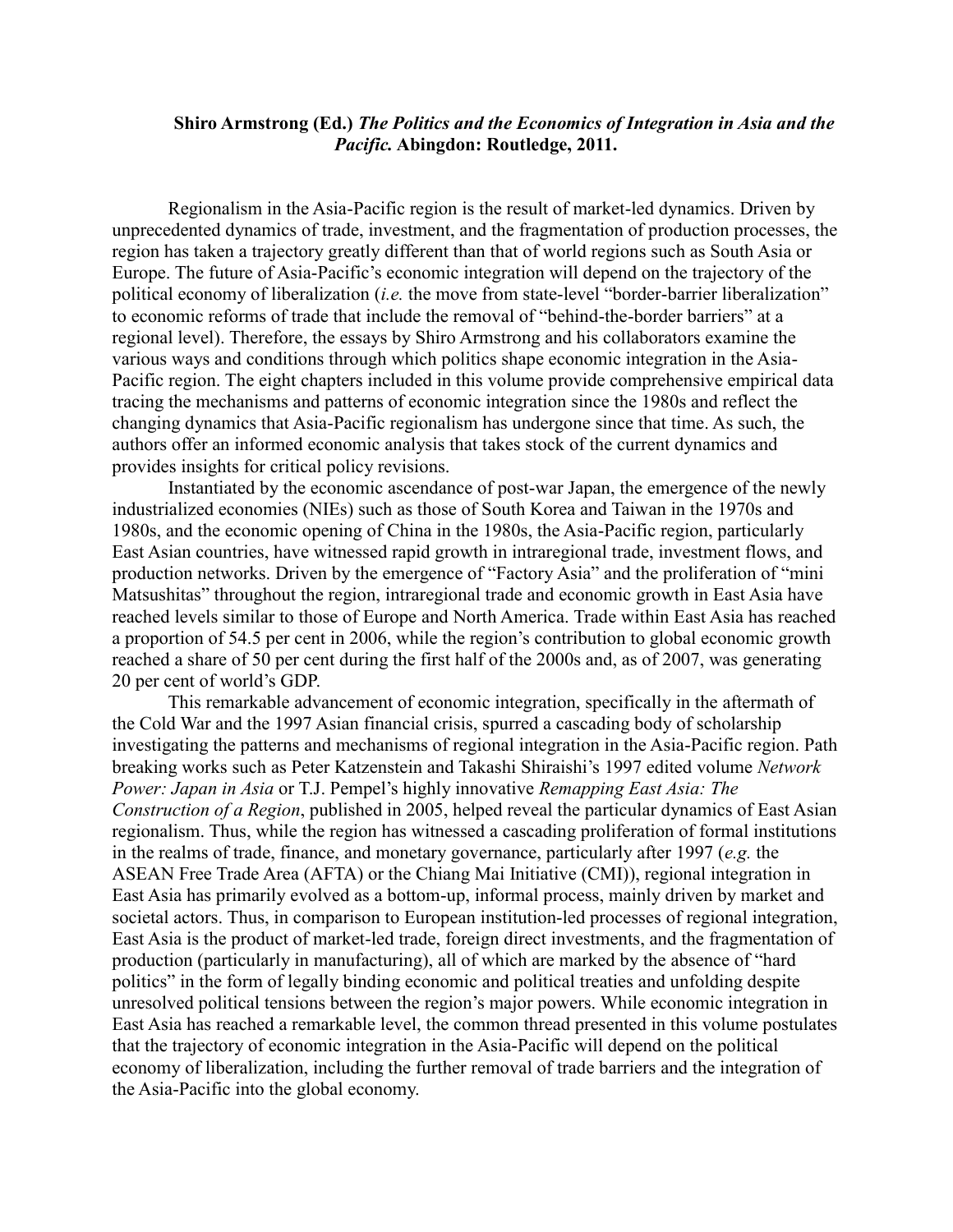While the current level of economic integration in Asia-Pacific resulted in economic liberalization during the "golden era" of growth, initiated by the Bretton Woods institutions of growth, Peter Petri (chapter 2) points out that this era is over. In fact, the global financial crisis of 2008 has highlighted the increased fragility of integrated market economies and the limits of global governance institutions. Thus, Petri envisions that the G20 will develop as a mechanism to manage the growing externalities of globalization and provide a framework that allows for enhanced and effective coordination between regional and global institutions. Echoing Petri's skepticism regarding the limits of global and regional institutions in furthering economic integration, Razeen Sally argues that the current proliferation of regional Free Trade Agreements (FTAs) will not translate into intensified economic regionalism (as of 2009, 111 FTAs have been signed in the region, while another 45 agreements are under negotiation). While these unilateral or bilateral agreements are mainly signed for political reasons, Sally argues that despite existing efforts to integrate domestic and global economies, for economic integration to become real, Asian governments need to further step up their efforts at implementing domestic reforms that more authentically promote the liberalization of domestic markets. In fact, as Shiro Armstrong and Peter Drysdale (chapter 3) demonstrate, East Asia's performance in trade and foreign direct investments is among the global leaders. Thus, closing the political distances between regional states (and thereby moving closer to the actual potentials of trade and investment in the Asia-Pacific) requires political effort but promises economic payoffs. In fact, Armstrong and Drysdale point at the potential effect regional institutions such as the Asia Pacific Economic Cooperation (APEC) forum can have. The "APEC effect", they argue, illustrates that being a member of a regional institution raises the potential for higher trade and investment diversion. Yet, as Ralph Paprzycki and Keiko Ito point out in chapter five of this volume, the emerging pattern of economic integration is heavily imbalanced and marked by a high concentration of trade and investment in electrical machinery and in intermediate goods, which has resulted from East Asia's fragmentation of production.

While this pattern of economic integration is the result of corporate business strategies promoting the construction of production networks woven mainly by Japanese, South Korean, and Taiwanese multinational enterprises (MNEs) and policy environments, allowing for industry sector-specific hikes in investment, the emerging form of economic regionalism is supply-side integration. This has left the East Asia region highly vulnerable to external markets such as those of North America. Thus, in order to move towards sustainable dynamics of economic integration, regional markets must promote domestic, demand-led growth and trade in finished goods.

At the same time, critical political relations such as those between Japan and China, as examined by Armstrong and Drysdale, or between China and Taiwan, as discussed by Xinpeng Xu and Yu Sheng, illustrate how trade and investment unfold against the backdrop of political tensions. As such, intensified Japan-China trade relations evolved based on both nations' commitment to the WTO, which as a result limited the bilateral tensions between Tokyo and Beijing. Meanwhile, while Taiwanese exports to Mainland China have increased dramatically, imports from China to Taiwan remain comparatively low given Taipei's discriminatory trade policies towards Beijing. Applying a gravity model, Xu and Sheng calculate the potential for trade growth between China and Taiwan (if trade barriers were to be removed), further highlighting the imperative of taking politics into account in economic integration. Indeed, the 2010 signing of the Economic Cooperation Framework Agreement (ECFA) indicates steps towards enhanced cross-strait trade relations between China and Taiwan.

In addition to the bilateral dimension of trade and investment, the volume includes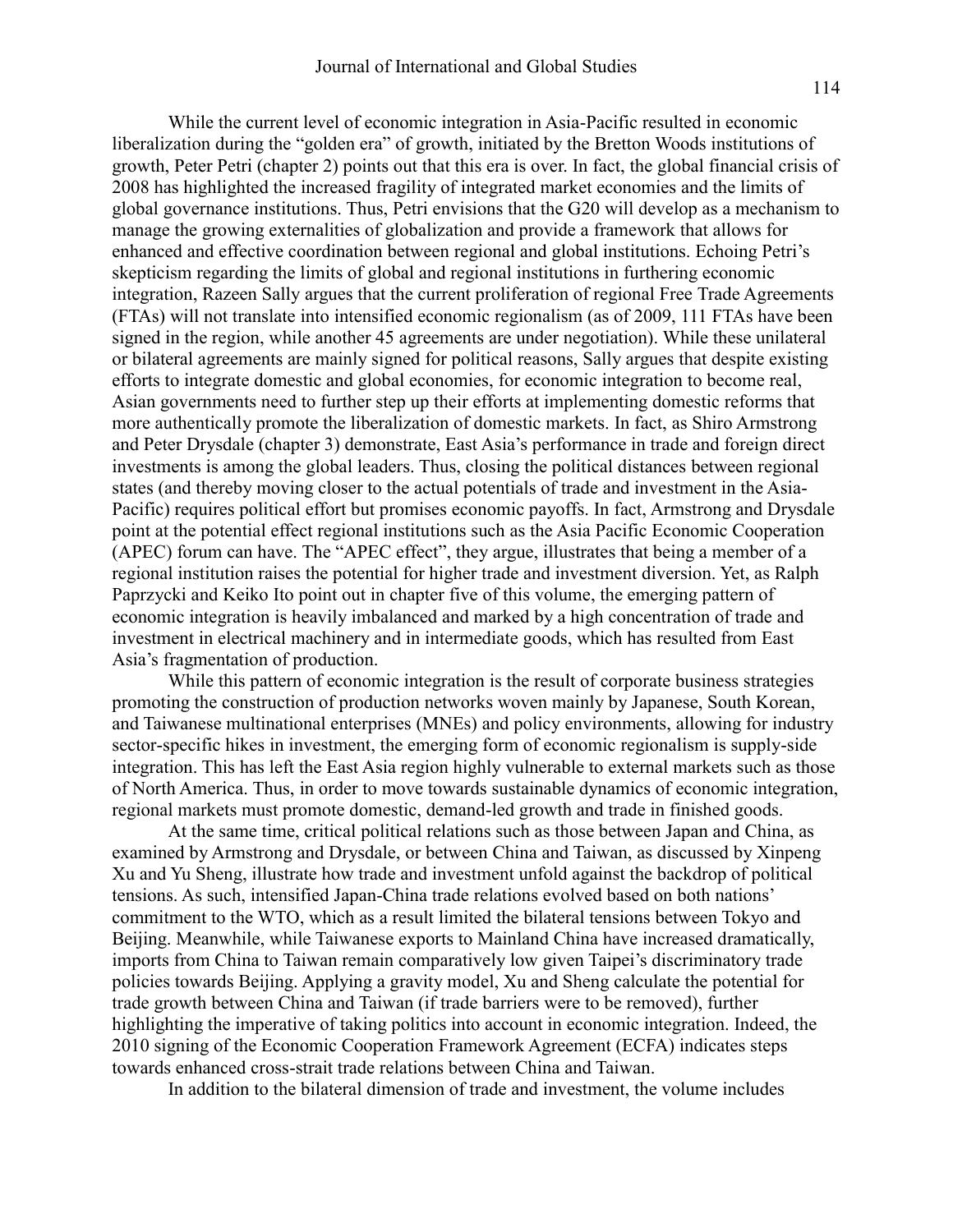detailed analyses of multilateral efforts at economic integration. Helen Nesadurai, for example, examines ASEAN's moves towards enhanced economic regionalism, expressed in its ASEAN Economic Community (AEC), launched in 2003. At the same time, the analysis of the AEC blueprint reveals several remaining gaps between regional and domestic commitments, with domestic commitments often undermining regional efforts. Nevertheless, both the AEC and APEC can help to standardize rules and dispute settlements in trade and investment, thus helping to solve the current imbalanced pattern observed in economic integration in the Asia-Pacific region. That being said, the institutional design of regionalism in the Asia-Pacific often yields political negotiation rather than legal procedures, thus allowing domestic politics to constrain economic integration.

Haryo Aswicahyono's analysis in the final chapter of this volume illustrates how APEC's structural reform agenda could affect domestic reform processes. Given its diverse nature, he says, the voluntary and non-binding form of APEC should be considered a comparative advantage, while its use of enforcement and external authority is more likely to mobilize opposition. In order to facilitate domestic reform, Aswicahyono asserts that APEC could assist in promoting transparent reporting or capacity building in policy development and could further assist in the implementation of a proposed reform of the general review process that offers technological solutions and manages the vast vested interests present within APEC.

In sum, given the authors' backgrounds in the study of economics, the empirical data put forward in the individual essays strengthens the picture of a *de facto* economically integrated Asia-Pacific region. Meanwhile, the current thread in this volume highlights the limits of economic integration, with further progress requiring coordinated efforts of trade liberalization at the regional level. As such, the volume argues essentially for political action as the prerequisite for an enhanced *de jure* regionalism. While economic integration has unfolded as an effect of trade, investment, and production fragmentation despite ongoing political tensions between the likes of Japan and China or China and Taiwan, regional and global institutions such as APEC and WTO embody the potential for managing economic cooperation, as do new frameworks such as the G20, linking regional and global governance schemes. As such, the volume follows its own political agenda, strongly advocating the advance of liberalization and deregulation. While this neoliberal agenda functions as the ideational framework holding the chapters together, the volume lacks a clear analytical framework applied across all chapters illustrating the impact of politics and economic integration. The static analysis found in this volume does not take into account the competing domestic ideas that have produced the particular policy environments in various nations that enable or constrain trade and investment in those locations and, thus, directly influence sector-specific dynamics of economic integration.

Grasping the current dynamics of economic regional integration requires an analysis of statebusiness interactions at the domestic and transnational levels that affect foreign economic policies. Thus, while the volume claims to reveal the interaction between politics and economics, the role of politics has been reduced to the normative call for enhanced governmental action, thus ignoring the political-economic coalitional dynamics that have enabled trade and investment flows to be effective. Additionally, while the volume has made reference to shrinking income differentials, the declining importance of production fragmentation, and the increased need for labor division and specialization, the impact of social trends such as demographic change and increased mobility on integration dynamics remain largely unexamined, though such trends represent one of the major drivers behind East Asia's socioeconomic transition. As such, a clear distinction in the use of concepts separating regionalism (as top-down policy initiatives) and